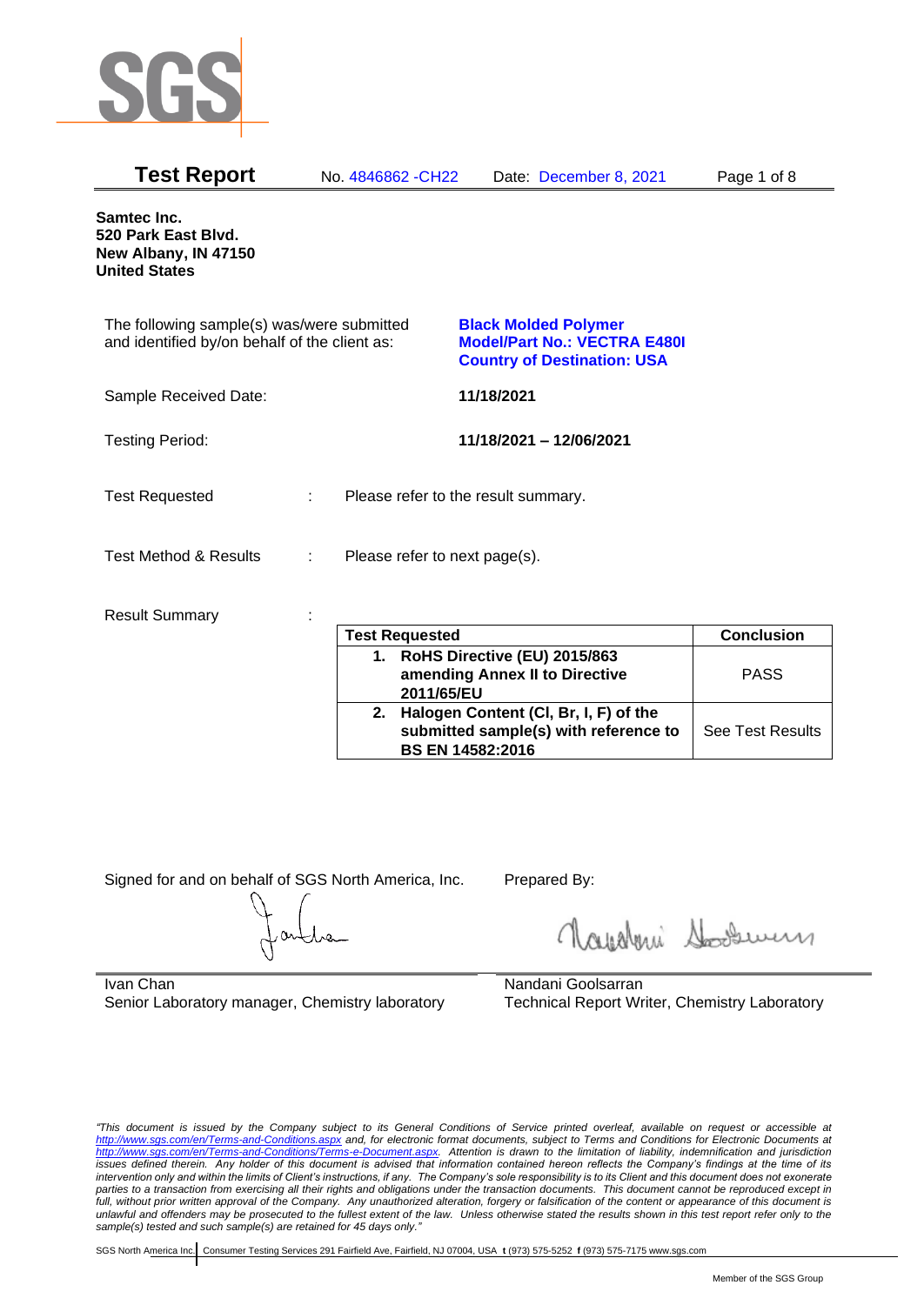

| Test Report | No. 4846862 - CH22 | Date: December 8, 2021 | Page 2 of 8 |
|-------------|--------------------|------------------------|-------------|
|-------------|--------------------|------------------------|-------------|

# **1. RoHS Directive (EU) 2015/863 amending Annex II to Directive 2011/65/EU**

### **Testing was done at an SGS Affiliate Laboratory:**

**Specimen SGS Sample ID Description No.** 1 HKT21-061445.022 Black plastic

#### Remarks :

 $(1)$  1 mg/kg = 1 ppm = 0.0001%

(2) MDL = Method Detection Limit

 $(3)$  ND = Not Detected  $($  < MDL)

- (4) "-" = Not Regulated
- Test Method : With reference to IEC 62321-4:2013+A1:2017, IEC62321-5:2013, IEC62321-7-2:2017, IEC62321-6:2015 and IEC62321-8:2017, analyzed by ICP-OES, UV-Vis and GC-MS. (Decision Rule: please refer to appendix 1: Category 1)

| Test Item(s)                 | Limit | Unit  | MDL          | <i>022</i> |
|------------------------------|-------|-------|--------------|------------|
| Cadmium (Cd)                 | 100   | mg/kg | $\mathbf{2}$ | <b>ND</b>  |
| Lead (Pb)                    | 1,000 | mg/kg | $\mathbf{2}$ | <b>ND</b>  |
| Mercury (Hg)                 | 1,000 | mg/kg | $\mathbf{2}$ | <b>ND</b>  |
| Hexavalent Chromium (Cr(VI)) | 1,000 | mg/kg | 8            | <b>ND</b>  |
| Sum of PBBs                  | 1,000 | mg/kg |              | <b>ND</b>  |
| Monobromobiphenyl            |       | mg/kg | 5            | <b>ND</b>  |
| Dibromobiphenyl              |       | mg/kg | 5            | <b>ND</b>  |
| Tribromobiphenyl             |       | mg/kg | 5            | <b>ND</b>  |
| Tetrabromobiphenyl           |       | mg/kg | 5            | <b>ND</b>  |
| Pentabromobiphenyl           |       | mg/kg | 5            | <b>ND</b>  |
| Hexabromobiphenyl            |       | mg/kg | 5            | <b>ND</b>  |
| Heptabromobiphenyl           |       | mg/kg | 5            | <b>ND</b>  |
| Octabromobiphenyl            |       | mg/kg | 5            | <b>ND</b>  |
| Nonabromobiphenyl            |       | mg/kg | 5            | <b>ND</b>  |
| Decabromobiphenyl            |       | mg/kg | 5            | <b>ND</b>  |
| Sum of PBDEs                 | 1,000 | mg/kg |              | <b>ND</b>  |
| Monobromodiphenyl ether      |       | mg/kg | 5            | <b>ND</b>  |
| Dibromodiphenyl ether        |       | mg/kg | 5            | <b>ND</b>  |
| Tribromodiphenyl ether       |       | mg/kg | 5            | <b>ND</b>  |
| Tetrabromodiphenyl ether     |       | mg/kg | 5            | <b>ND</b>  |
| Pentabromodiphenyl ether     |       | mg/kg | 5            | <b>ND</b>  |

*"This document is issued by the Company subject to its General Conditions of Service printed overleaf, available on request or accessible at <http://www.sgs.com/en/Terms-and-Conditions.aspx> and, for electronic format documents, subject to Terms and Conditions for Electronic Documents at [http://www.sgs.com/en/Terms-and-Conditions/Terms-e-Document.aspx.](http://www.sgs.com/en/Terms-and-Conditions/Terms-e-Document.aspx) Attention is drawn to the limitation of liability, indemnification and jurisdiction issues defined therein. Any holder of this document is advised that information contained hereon reflects the Company's findings at the time of its intervention only and within the limits of Client's instructions, if any. The Company's sole responsibility is to its Client and this document does not exonerate parties to a transaction from exercising all their rights and obligations under the transaction documents. This document cannot be reproduced except in full, without prior written approval of the Company. Any unauthorized alteration, forgery or falsification of the content or appearance of this document is unlawful and offenders may be prosecuted to the fullest extent of the law. Unless otherwise stated the results shown in this test report refer only to the sample(s) tested and such sample(s) are retained for 45 days only."*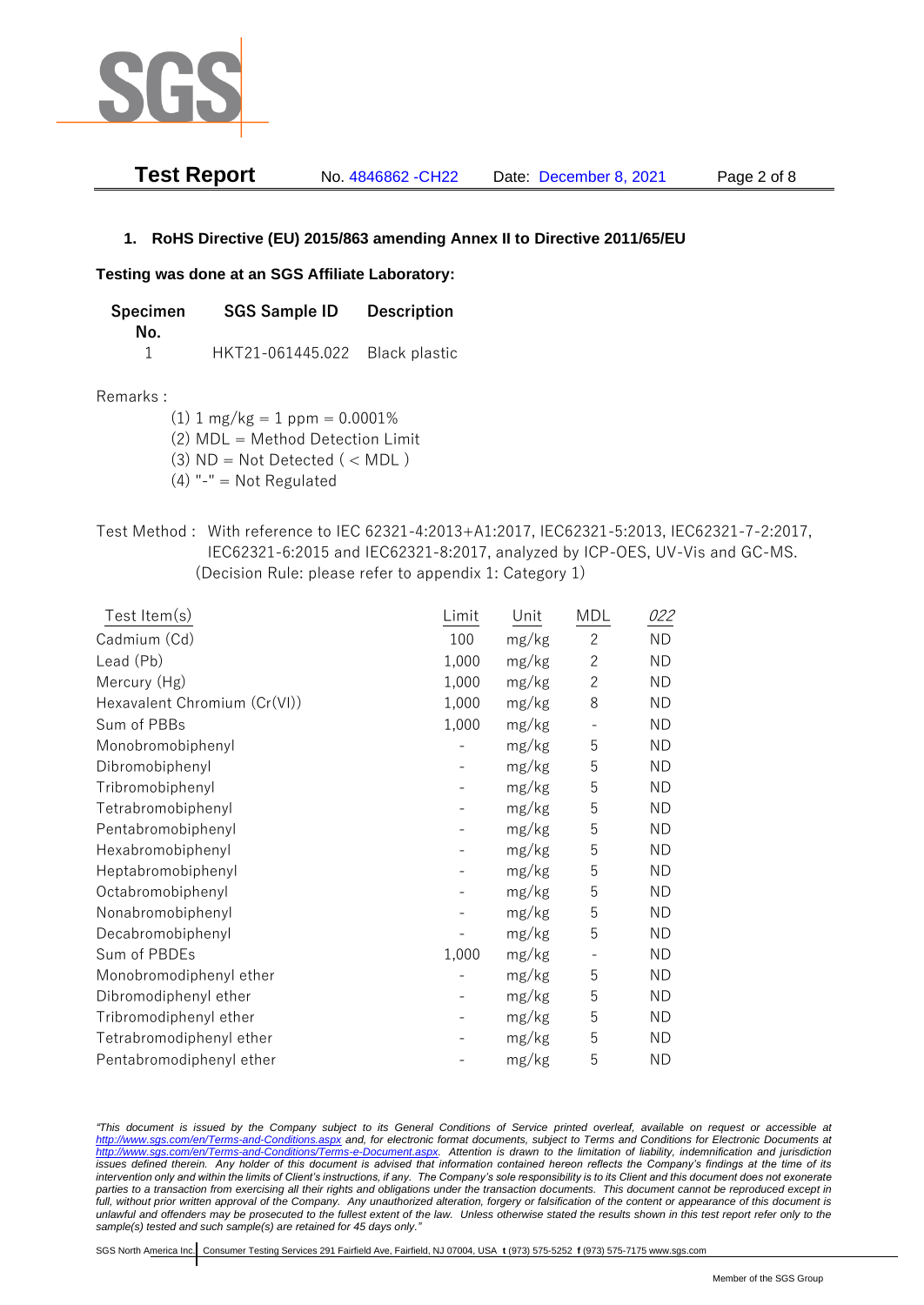

| <b>Test Report</b>                  | No. 4846862 - CH22           | Date: December 8, 2021 |     |           | Page 3 of 8 |
|-------------------------------------|------------------------------|------------------------|-----|-----------|-------------|
|                                     |                              |                        |     |           |             |
| Test Item $(s)$                     | Limit                        | Unit                   | MDL | 022       |             |
| Hexabromodiphenyl ether             |                              | mg/kg                  | 5   | <b>ND</b> |             |
| Heptabromodiphenyl ether            |                              | mg/kg                  | 5   | ND        |             |
| Octabromodiphenyl ether             | $\qquad \qquad \blacksquare$ | mg/kg                  | 5   | ND        |             |
| Nonabromodiphenyl ether             | -                            | mg/kg                  | 5   | ND        |             |
| Decabromodiphenyl ether             | -                            | mg/kg                  | 5   | ND        |             |
| Dibutyl Phthalate (DBP)             | 1,000                        | mg/kg                  | 50  | ND        |             |
| Benzylbutyl Phthalate (BBP)         | 1,000                        | mg/kg                  | 50  | ND        |             |
| Bis-(2-ethylhexyl) Phthalate (DEHP) | 1,000                        | mg/kg                  | 50  | ND        |             |
| Diisobutyl Phthalate (DIBP)         | 1,000                        | mg/kg                  | 50  | ΝD        |             |

Notes :

(1) The maximum permissible limit is quoted from RoHS Directive (EU) 2015/863. IEC 62321 series is equivalent to EN 62321 series [http://www.cenelec.eu/dyn/www/f?p=104:30:1742232870351101::::FSP\\_ORG\\_ID,FSP\\_LANG\\_](http://www.cenelec.eu/dyn/www/f?p=104:30:1742232870351101::::FSP_ORG_ID,FSP_LANG_ID:1258637,25) [ID:1258637,25](http://www.cenelec.eu/dyn/www/f?p=104:30:1742232870351101::::FSP_ORG_ID,FSP_LANG_ID:1258637,25)

# **2. Halogen**

# **Testing was done at an SGS Affiliate Laboratory:**

Test Method : With reference to EN 14582:2016, analysis was performed by IC.

| Test Item $(s)$ | Limit             | Unit  | MDL | 022 |
|-----------------|-------------------|-------|-----|-----|
| Fluorine (F)    |                   | mg/kg | 50  | ΝD  |
| Chlorine (CI)   |                   | mg/kg | 50  | ΝD  |
| Bromine (Br)    | $\qquad \qquad -$ | mg/kg | 50  | ΝD  |
| lodine (I)      |                   | mg/kg | 50  | ΝD  |
|                 |                   |       |     |     |

Notes :

(1) The measurement report of the expanded uncertainty with confident level 95% by coverage factor k=2, is 20% for each analyte of Fluorine, Chlorine, Bromine and Iodine.

*<sup>&</sup>quot;This document is issued by the Company subject to its General Conditions of Service printed overleaf, available on request or accessible at <http://www.sgs.com/en/Terms-and-Conditions.aspx> and, for electronic format documents, subject to Terms and Conditions for Electronic Documents at [http://www.sgs.com/en/Terms-and-Conditions/Terms-e-Document.aspx.](http://www.sgs.com/en/Terms-and-Conditions/Terms-e-Document.aspx) Attention is drawn to the limitation of liability, indemnification and jurisdiction issues defined therein. Any holder of this document is advised that information contained hereon reflects the Company's findings at the time of its intervention only and within the limits of Client's instructions, if any. The Company's sole responsibility is to its Client and this document does not exonerate parties to a transaction from exercising all their rights and obligations under the transaction documents. This document cannot be reproduced except in full, without prior written approval of the Company. Any unauthorized alteration, forgery or falsification of the content or appearance of this document is unlawful and offenders may be prosecuted to the fullest extent of the law. Unless otherwise stated the results shown in this test report refer only to the sample(s) tested and such sample(s) are retained for 45 days only."*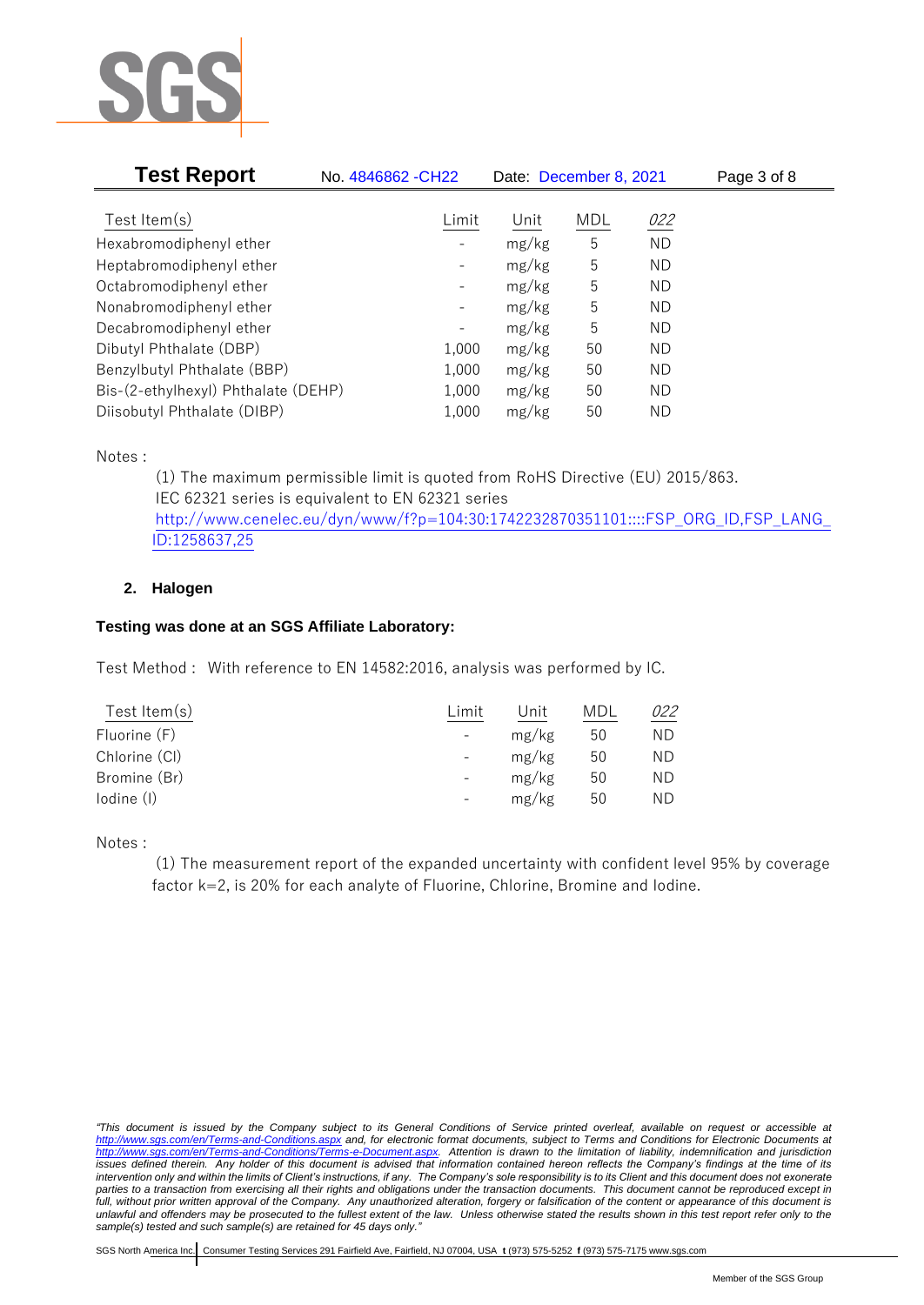

**Test Report** No. 4846862 -CH22 Date: December 8, 2021 Page 4 of 8

#### Appendix 1

| Category                | Decision Rule Statement                                                                                                                                                                                                                                                                                                                                                                                                                                                                                                                                                                                                                                                                                                                                                                                                                                                                                                                                                                                                                                                                                                                                                                                                                                                                                                                                                                                                                                                                                           |
|-------------------------|-------------------------------------------------------------------------------------------------------------------------------------------------------------------------------------------------------------------------------------------------------------------------------------------------------------------------------------------------------------------------------------------------------------------------------------------------------------------------------------------------------------------------------------------------------------------------------------------------------------------------------------------------------------------------------------------------------------------------------------------------------------------------------------------------------------------------------------------------------------------------------------------------------------------------------------------------------------------------------------------------------------------------------------------------------------------------------------------------------------------------------------------------------------------------------------------------------------------------------------------------------------------------------------------------------------------------------------------------------------------------------------------------------------------------------------------------------------------------------------------------------------------|
| $\overline{1}$          | The decision rule for conformity reporting is based on the non-binary statement with quard band (is<br>equal to the expanded measurement uncertainty with a 95% coverage probability, w = U95) in<br>ILAC-G8:09/2019 Clause 4.2.3.<br>"Pass - the measured value is within (or below / above) the acceptance limit, where the<br>А.<br>acceptance limit is below / above to the quard band." or "Pass - The measured values were<br>observed in tolerance at the points tested. The specific false accept risk is up to 2.5%.".<br>В.<br>"Conditional Pass - The measured values were observed in tolerance at the points tested.<br>However, a portion of the expanded measurement uncertainty intervals about one or more<br>measured values exceeded / out of tolerance. When the measured result is close to the<br>tolerance, the specific false accept risk is up to 50%."<br>C.<br>"Conditional Fail - One or more measured values were observed out of tolerance at the<br>points tested. However, a portion of the expanded measurement uncertainty intervals about<br>one or more measured values were in tolerance. When the measured result is close to the<br>tolerance, the specific false reject risk is up to 50%.".<br>"Fail - the measured value is out of (or below / above) the tolerance limit added / subtracted<br>D.<br>to the quard band." or "Fail - One or more measured values were observed out of tolerance<br>at the points tested". The specific false reject risk is up to 2.5%. |
| $\overline{2}$          | The decision rule for conformity reporting is based on BS EN 1811:2011+A1:2015: Reference test<br>method for release of nickel from all post assemblies which are inserted into pierced parts of the<br>human body and articles intended to come into direct and prolonged contact with the skin in<br>Section 9.2 interpretation of results.                                                                                                                                                                                                                                                                                                                                                                                                                                                                                                                                                                                                                                                                                                                                                                                                                                                                                                                                                                                                                                                                                                                                                                     |
| 3                       | The decision rule for conformity reporting is based on the general consideration of simple<br>acceptance as stated in ISO/IEC Guide 98-3: "Uncertainty of measurement - Part 3: Guide to the<br>expression of uncertainty in measurement (GUM 1995)", and more specifically for analytical<br>measurements to the EURACHEM/CITAC Guide 2012 "Quantifying Uncertainty in Analytical<br>Measurement *.                                                                                                                                                                                                                                                                                                                                                                                                                                                                                                                                                                                                                                                                                                                                                                                                                                                                                                                                                                                                                                                                                                              |
| 4                       | The decision rule for conformity reporting is according to the IEC 62321-7-1 Edition 1.0 2015-09<br>Section 7: Table 1-(comparison to standard and interpretation of result)                                                                                                                                                                                                                                                                                                                                                                                                                                                                                                                                                                                                                                                                                                                                                                                                                                                                                                                                                                                                                                                                                                                                                                                                                                                                                                                                      |
| $\overline{5}$          | The decision rule for conformity reporting is according to the IEC 62321-3-1 Edition 1.0 2013-06<br>Annex A.3 interpretation of result.                                                                                                                                                                                                                                                                                                                                                                                                                                                                                                                                                                                                                                                                                                                                                                                                                                                                                                                                                                                                                                                                                                                                                                                                                                                                                                                                                                           |
| 6                       | The decision rule for conformity reporting is according to the GB/T 26125-2011 Annex A to H                                                                                                                                                                                                                                                                                                                                                                                                                                                                                                                                                                                                                                                                                                                                                                                                                                                                                                                                                                                                                                                                                                                                                                                                                                                                                                                                                                                                                       |
| 7                       | The decision rule for conformity reporting is according to the requested specification or standard<br>(ASTM F963-17 section 4.3.5)                                                                                                                                                                                                                                                                                                                                                                                                                                                                                                                                                                                                                                                                                                                                                                                                                                                                                                                                                                                                                                                                                                                                                                                                                                                                                                                                                                                |
| $\overline{\mathbf{g}}$ | The decision rule for conformity reporting is according to the requested specification or standard<br>(AS/NZS ISO 8124 Part 3 section 4.2)                                                                                                                                                                                                                                                                                                                                                                                                                                                                                                                                                                                                                                                                                                                                                                                                                                                                                                                                                                                                                                                                                                                                                                                                                                                                                                                                                                        |
| Remark I                | If the decision rule is not feasible to be used and the uncertainty of the result is able to be provided,<br>the uncertainty range of the result will be shown in the report. Otherwise, only result will be shown<br>in the report.                                                                                                                                                                                                                                                                                                                                                                                                                                                                                                                                                                                                                                                                                                                                                                                                                                                                                                                                                                                                                                                                                                                                                                                                                                                                              |

*"This document is issued by the Company subject to its General Conditions of Service printed overleaf, available on request or accessible at <http://www.sgs.com/en/Terms-and-Conditions.aspx> and, for electronic format documents, subject to Terms and Conditions for Electronic Documents at [http://www.sgs.com/en/Terms-and-Conditions/Terms-e-Document.aspx.](http://www.sgs.com/en/Terms-and-Conditions/Terms-e-Document.aspx) Attention is drawn to the limitation of liability, indemnification and jurisdiction issues defined therein. Any holder of this document is advised that information contained hereon reflects the Company's findings at the time of its intervention only and within the limits of Client's instructions, if any. The Company's sole responsibility is to its Client and this document does not exonerate parties to a transaction from exercising all their rights and obligations under the transaction documents. This document cannot be reproduced except in full, without prior written approval of the Company. Any unauthorized alteration, forgery or falsification of the content or appearance of this document is unlawful and offenders may be prosecuted to the fullest extent of the law. Unless otherwise stated the results shown in this test report refer only to the sample(s) tested and such sample(s) are retained for 45 days only."*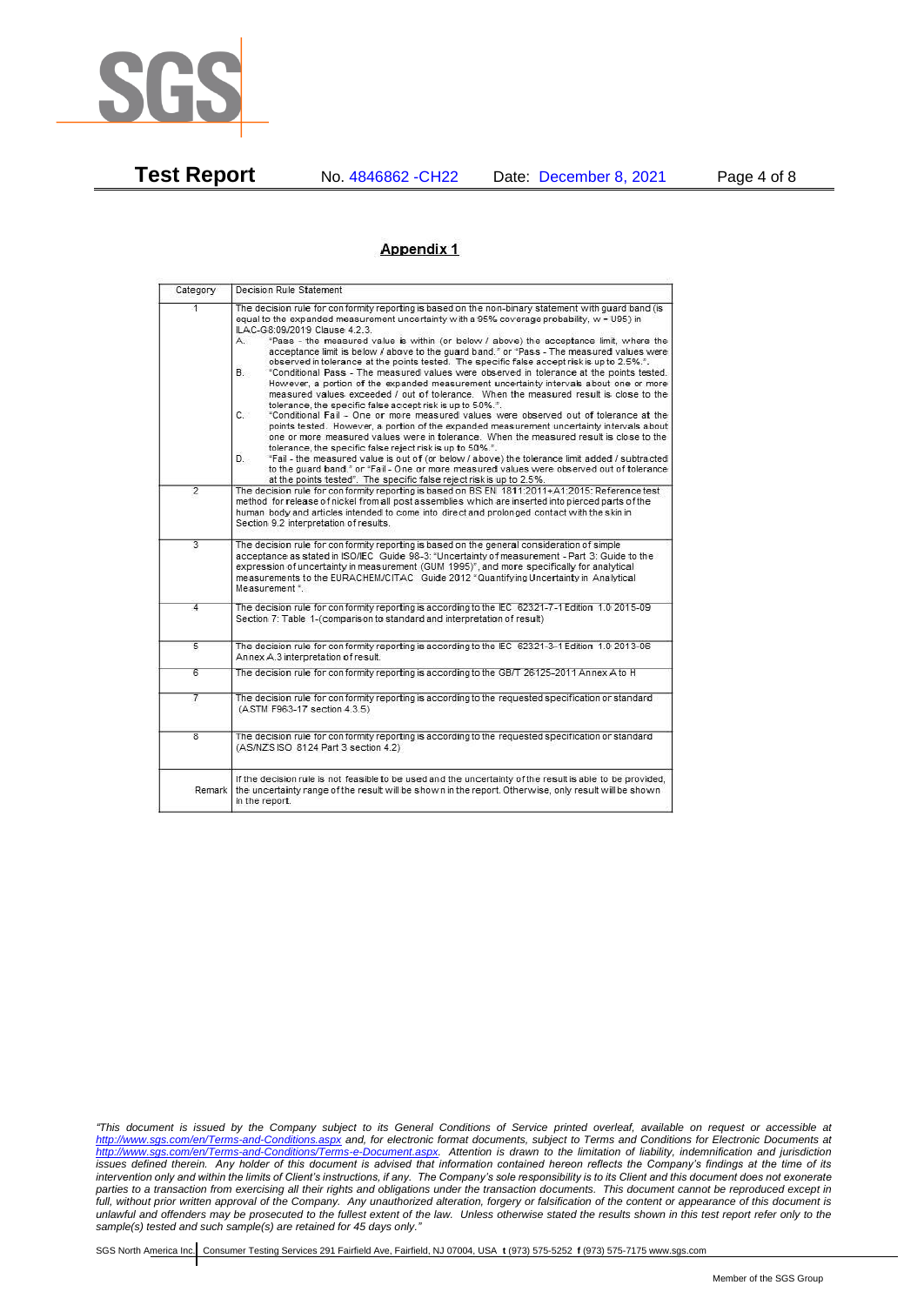

|  | <b>Test Report</b> | No. 4846862 - CH22 | Date: December 8, 2021 | Page 5 of 8 |
|--|--------------------|--------------------|------------------------|-------------|
|--|--------------------|--------------------|------------------------|-------------|

Flowchart:



Note: 1) Boiling water test method was also performed for the analysis of Cr (VI) in metal sample.

The polymeric samples were dissolved totally by pre-conditioning method according to  $2)$ above flow chat for Cd, Pb and Hg contents analysis.

| Operator:      | Chiu Kan Yuen/ Tang Koon Pang (Acid digestion) |  |
|----------------|------------------------------------------------|--|
|                | Chiu Kan Yuen (Dry Ashing)                     |  |
|                | Nick Liu (Hexavalent Chromium)                 |  |
|                | Kent Wan (PBBs and PBDEs)                      |  |
| Section Chief: | Chan Chun Kit, Dickson                         |  |

*"This document is issued by the Company subject to its General Conditions of Service printed overleaf, available on request or accessible at <http://www.sgs.com/en/Terms-and-Conditions.aspx> and, for electronic format documents, subject to Terms and Conditions for Electronic Documents at [http://www.sgs.com/en/Terms-and-Conditions/Terms-e-Document.aspx.](http://www.sgs.com/en/Terms-and-Conditions/Terms-e-Document.aspx) Attention is drawn to the limitation of liability, indemnification and jurisdiction issues defined therein. Any holder of this document is advised that information contained hereon reflects the Company's findings at the time of its intervention only and within the limits of Client's instructions, if any. The Company's sole responsibility is to its Client and this document does not exonerate parties to a transaction from exercising all their rights and obligations under the transaction documents. This document cannot be reproduced except in full, without prior written approval of the Company. Any unauthorized alteration, forgery or falsification of the content or appearance of this document is unlawful and offenders may be prosecuted to the fullest extent of the law. Unless otherwise stated the results shown in this test report refer only to the sample(s) tested and such sample(s) are retained for 45 days only."*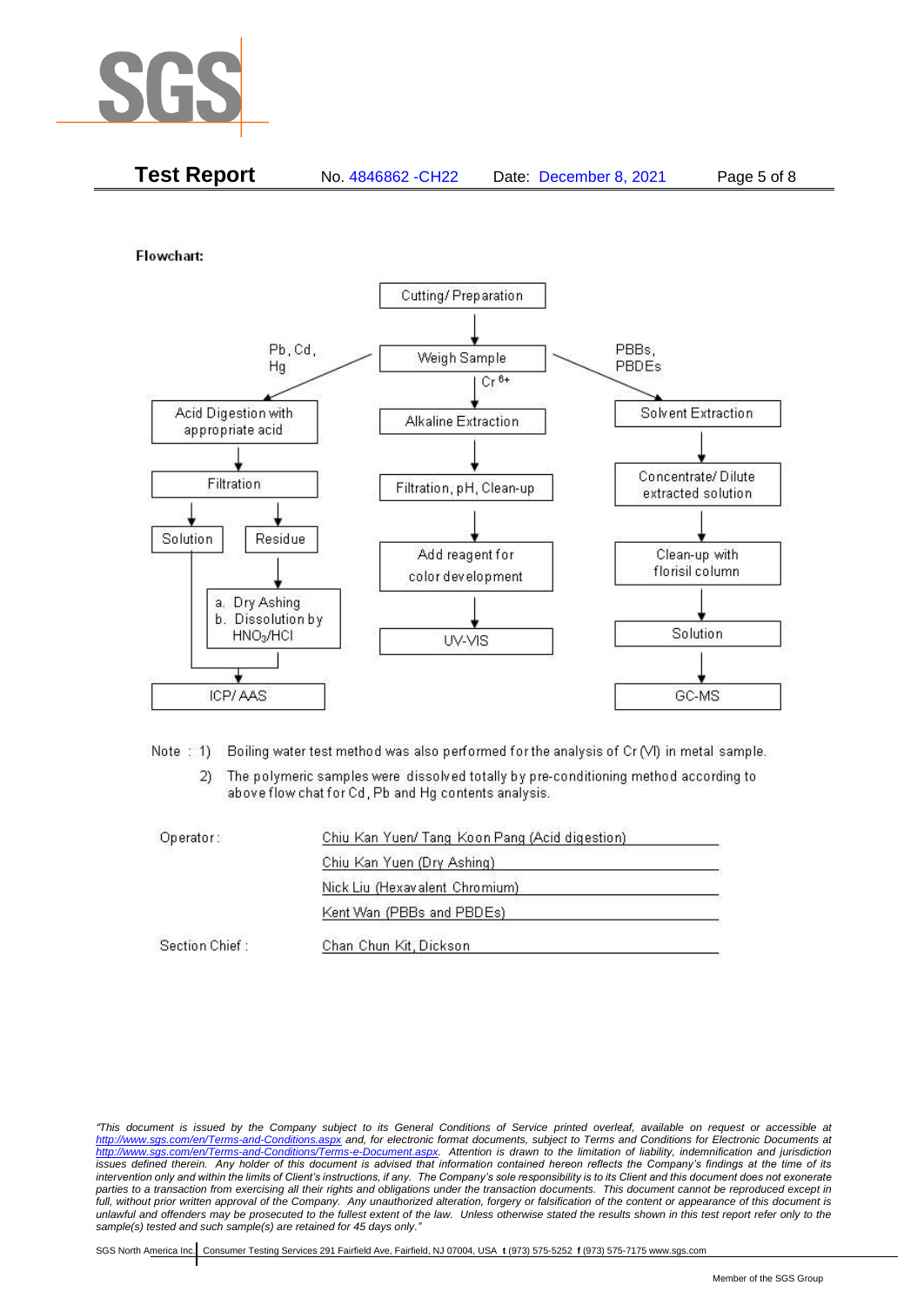

| Test Report | No. 4846862 - CH22 | Date: December 8, 2021 | Page 6 of 8 |
|-------------|--------------------|------------------------|-------------|
|-------------|--------------------|------------------------|-------------|

#### **Flowchart for Phthalates measurement**

Method: IEC 62321-8:2017



| Tested by  | Lumpy Lee   |  |
|------------|-------------|--|
| Checked by | Edmund Kwan |  |

*<sup>&</sup>quot;This document is issued by the Company subject to its General Conditions of Service printed overleaf, available on request or accessible at <http://www.sgs.com/en/Terms-and-Conditions.aspx> and, for electronic format documents, subject to Terms and Conditions for Electronic Documents at [http://www.sgs.com/en/Terms-and-Conditions/Terms-e-Document.aspx.](http://www.sgs.com/en/Terms-and-Conditions/Terms-e-Document.aspx) Attention is drawn to the limitation of liability, indemnification and jurisdiction issues defined therein. Any holder of this document is advised that information contained hereon reflects the Company's findings at the time of its intervention only and within the limits of Client's instructions, if any. The Company's sole responsibility is to its Client and this document does not exonerate*  parties to a transaction from exercising all their rights and obligations under the transaction documents. This document cannot be reproduced except in *full, without prior written approval of the Company. Any unauthorized alteration, forgery or falsification of the content or appearance of this document is unlawful and offenders may be prosecuted to the fullest extent of the law. Unless otherwise stated the results shown in this test report refer only to the sample(s) tested and such sample(s) are retained for 45 days only."*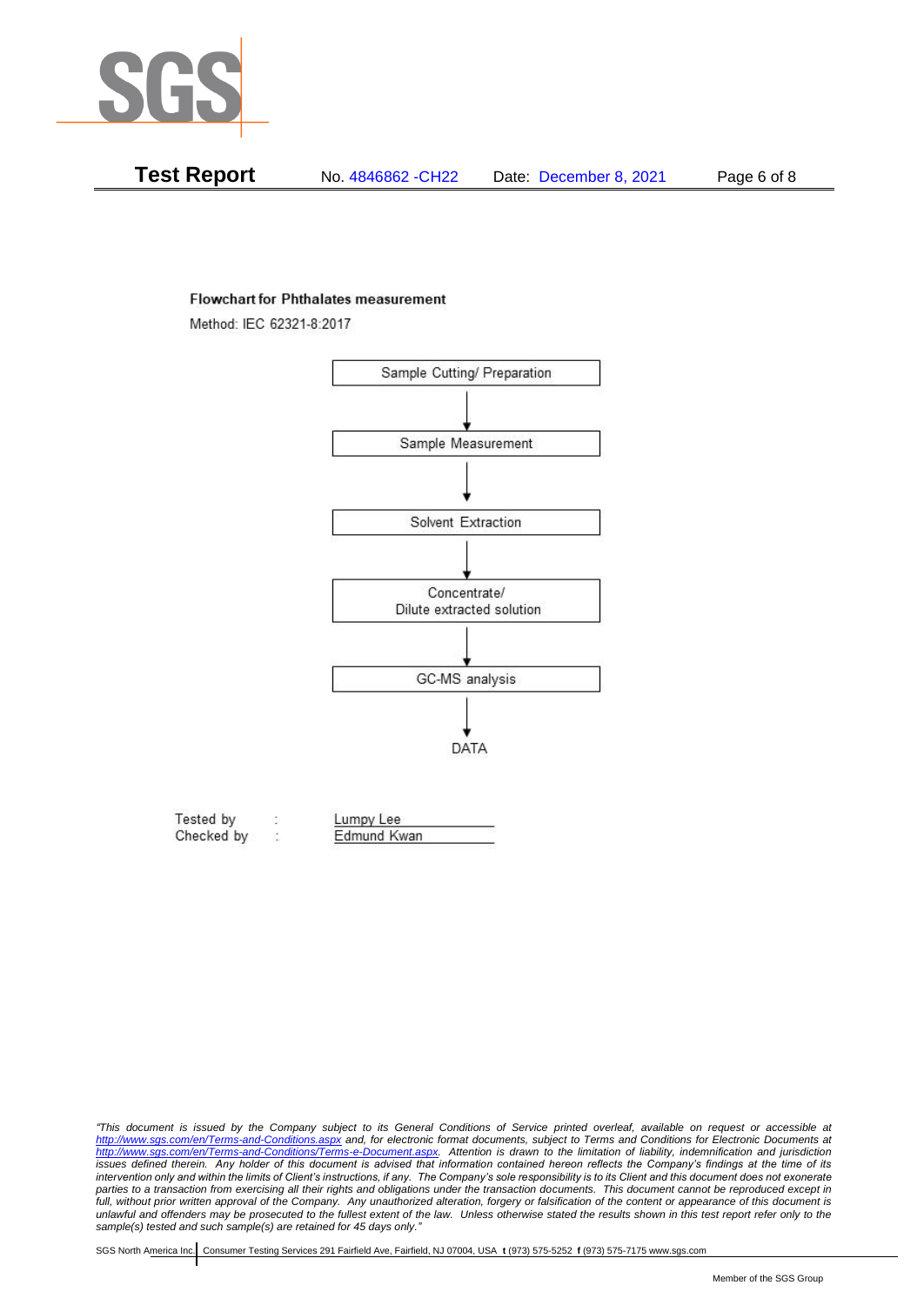

**Test Report** No. 4846862 -CH22 Date: December 8, 2021 Page 7 of 8

## **Flowchart for Halogen Free Test**

Method: BS EN14582:2016



Operator: Tang Ying Sam Supervisor: Chan Chun Kit (Dickson)

*"This document is issued by the Company subject to its General Conditions of Service printed overleaf, available on request or accessible at <http://www.sgs.com/en/Terms-and-Conditions.aspx> and, for electronic format documents, subject to Terms and Conditions for Electronic Documents at [http://www.sgs.com/en/Terms-and-Conditions/Terms-e-Document.aspx.](http://www.sgs.com/en/Terms-and-Conditions/Terms-e-Document.aspx) Attention is drawn to the limitation of liability, indemnification and jurisdiction issues defined therein. Any holder of this document is advised that information contained hereon reflects the Company's findings at the time of its intervention only and within the limits of Client's instructions, if any. The Company's sole responsibility is to its Client and this document does not exonerate parties to a transaction from exercising all their rights and obligations under the transaction documents. This document cannot be reproduced except in full, without prior written approval of the Company. Any unauthorized alteration, forgery or falsification of the content or appearance of this document is unlawful and offenders may be prosecuted to the fullest extent of the law. Unless otherwise stated the results shown in this test report refer only to the sample(s) tested and such sample(s) are retained for 45 days only."*